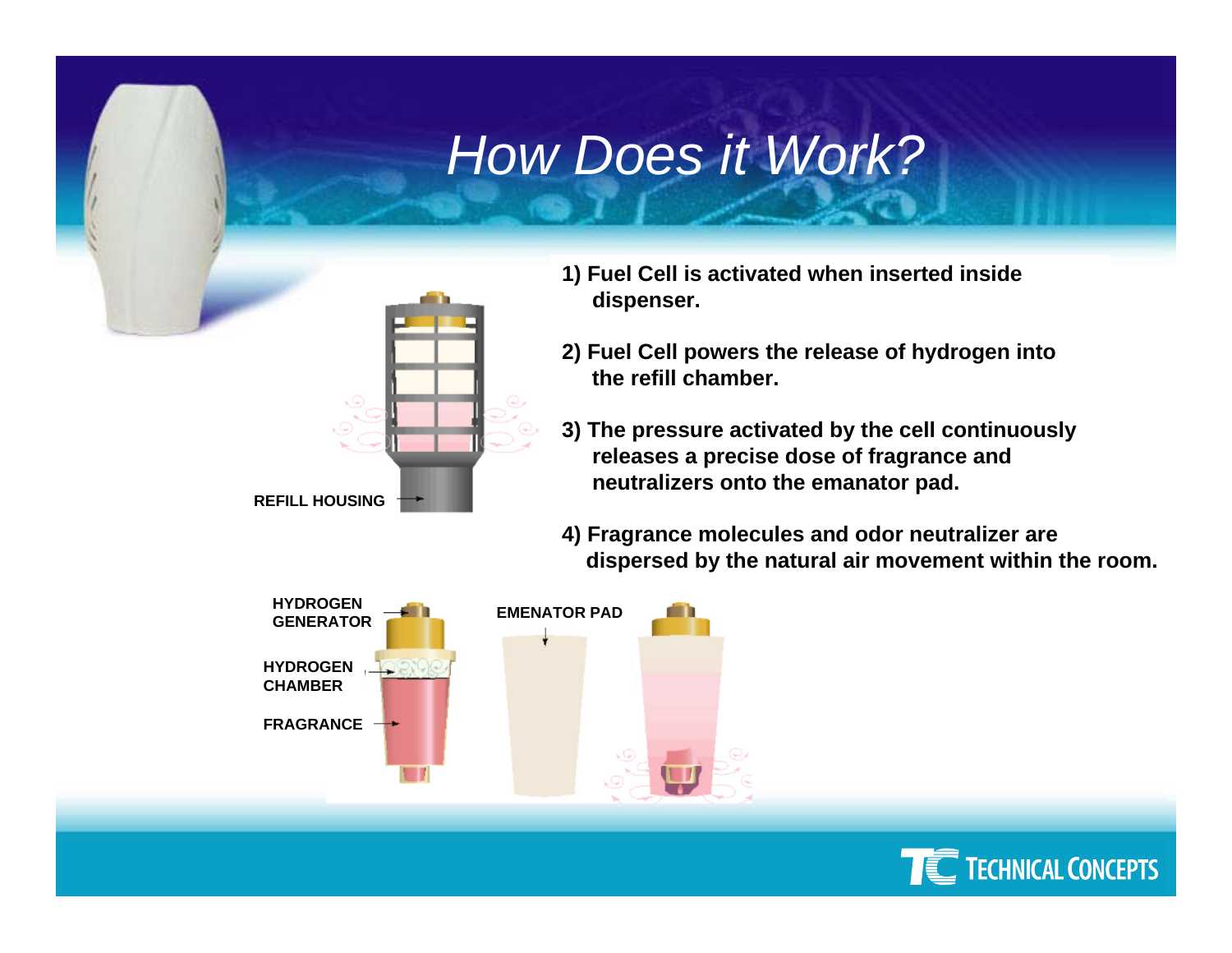## *Activation Instructions*







4. Choose60 or 90 Day setting

1. Remove Strap

- 2. Push Down 3. Twist
- 



5. Keep refill upright after opening

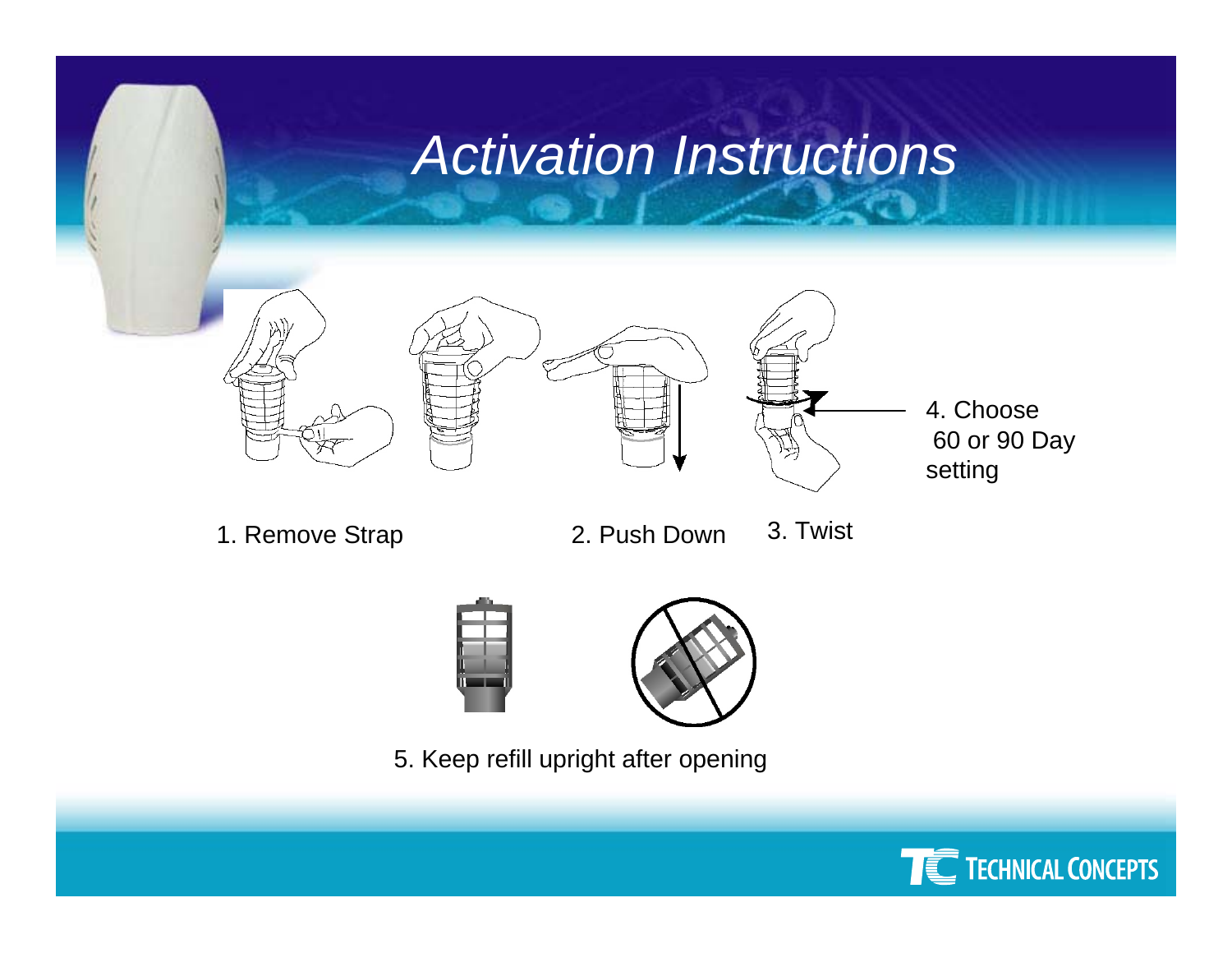### *TCell Installation*

Be sure to position the dispenser in an area where moving air will disperse the fragrance and neutralizer throughout the entire area,i.e., 3-6 ft within the entrance way.



Note: TCell is designed for commercial restrooms and is effective in areas that are approximately 20' x 30' with A ceiling height of 10' (3-4 stall restrooms – 6000 cubic feet).

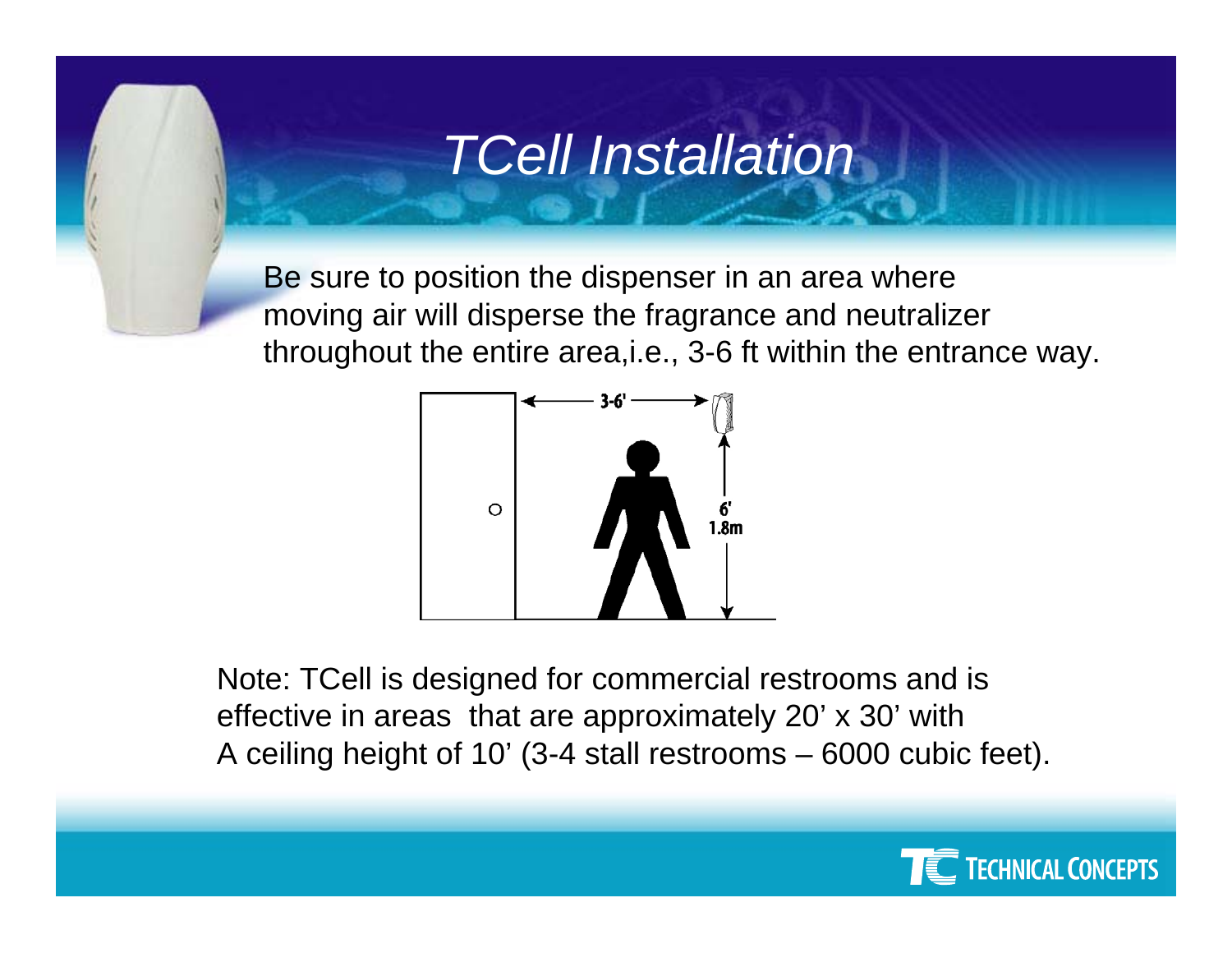